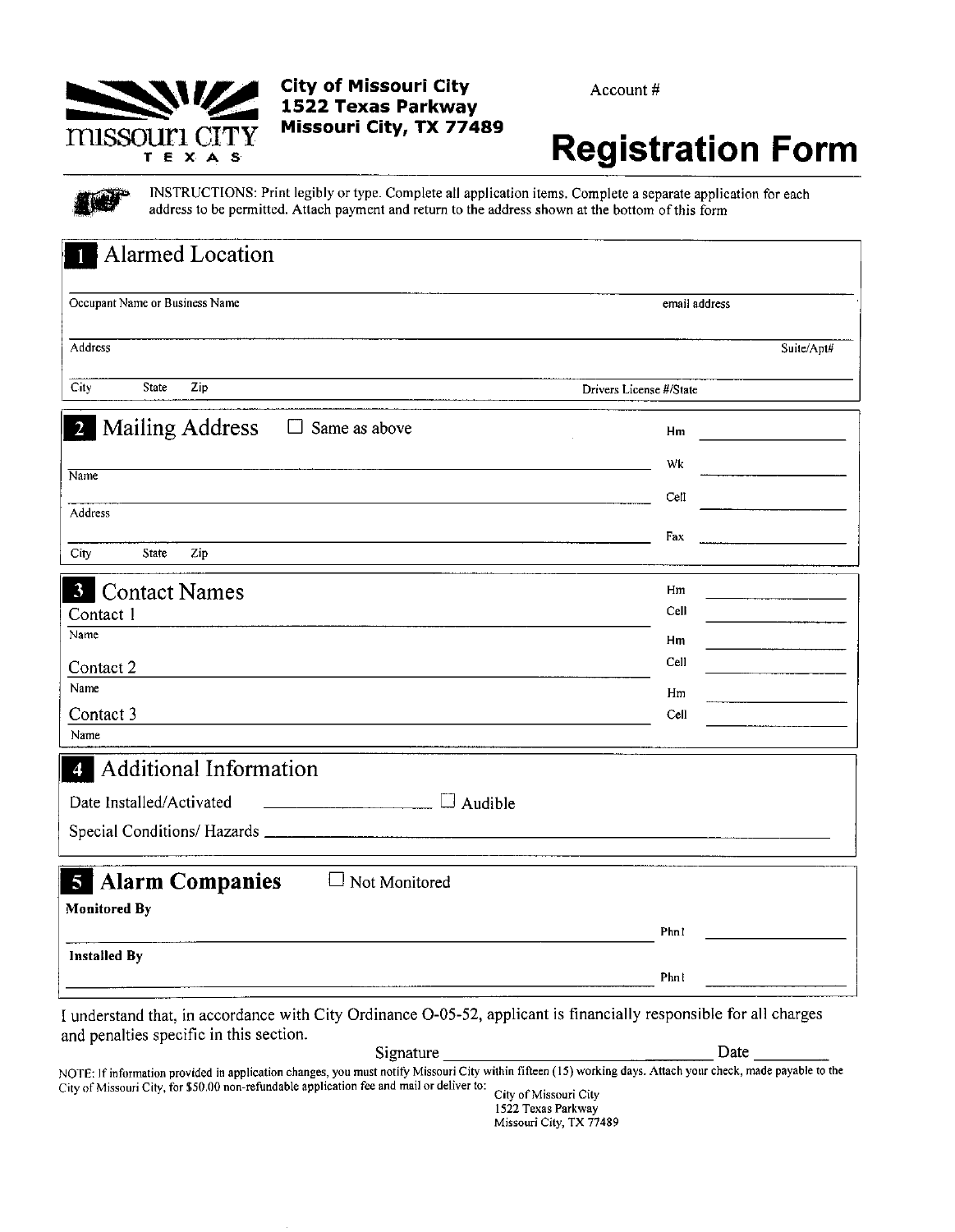#### **Instructions**

Part 1. Alarmed Location. Provide the occupant's legal name and address of the premises for which the permit is intended. A valid state driver's license is also required.

Providing false information will be subject to criminal prosecution. City of Missouri City alarm permits are for addresses located in the city limits of the City of Missouri City.

Part 2. Mailing Address. Mailing address may be specified if different from the alarmed location in addition to the applicant's phone numbers.

Part 3. Contact Names. Provide the names and phone numbers of two people who can be contacted at *any* time and can (1) come to the alarm site within one hour after receiving a request from a city official to do so and (2) grant access to the alarm site and to deactivate the alarm system if such becomes necessary. A third contact can be added if desired but is not required.

Part 4. Additional Information. Indicate date alarm installed or activated and any special conditions or hazards existing at this residence. An alarm emitting audible signals must be registered even if it is not monitored by an alarm company.

Part 5. Alarm Companies. Provide the name, phone number, and address of the alarm system company which is responsible for the monitoring and installation of the alarm for which the application is made.

#### **Fees**

Permit Fee: \$50 for 12 months. Amendments require no filing fee.

False Alarm Fee: The 1st, 2nd or 3rd burglar/fire false alarm in a twelve month period: No Fee. The 4th or 5th burglar false alarm: \$50 each occurrence. The 6th or 7th burglar false alarm: \$75 each occurrence. The 8th or more burglar false alarm: \$100 each occurrence. The 4th or more fire false alarm: \$175 each occurrence.

#### **Violations**

In addition to false alarm fees, violations of Chapter 26 of the City Code are subject to criminal prosecution as a Class C Misdemeanor.

Permit Required: All activated or audible fire and burglar alarms located in the City of Missouri City are required to have a permit.

Duration of Permit: All Permits are valid for a 12-month term. The City reserves the right to shorten or lengthen such term in order to set all permits to the same expiration date. Permits must be renewed within by the date of expiration.

Nontransferable: Permits are nontransferable.

Displaying Permit or Decal: A permit or decal will be issued and must be displayed on the main entry door or on the window of the front of the building and must not be visibly restricted.

Revocation or Refusal to Permit: The City may refuse to permit or may revoke a permit for (1) failure to make a payment within 60 days of the date the city has mailed a notice that fees are due and owing or (2) the accrual of 8 or more false alarms in a 12 month period.

#### **Form Submission**

An alarm permit will be mailed to the applicant only after that payment is processed and applicant information is verified. Payment for an incomplete or falsely submitted